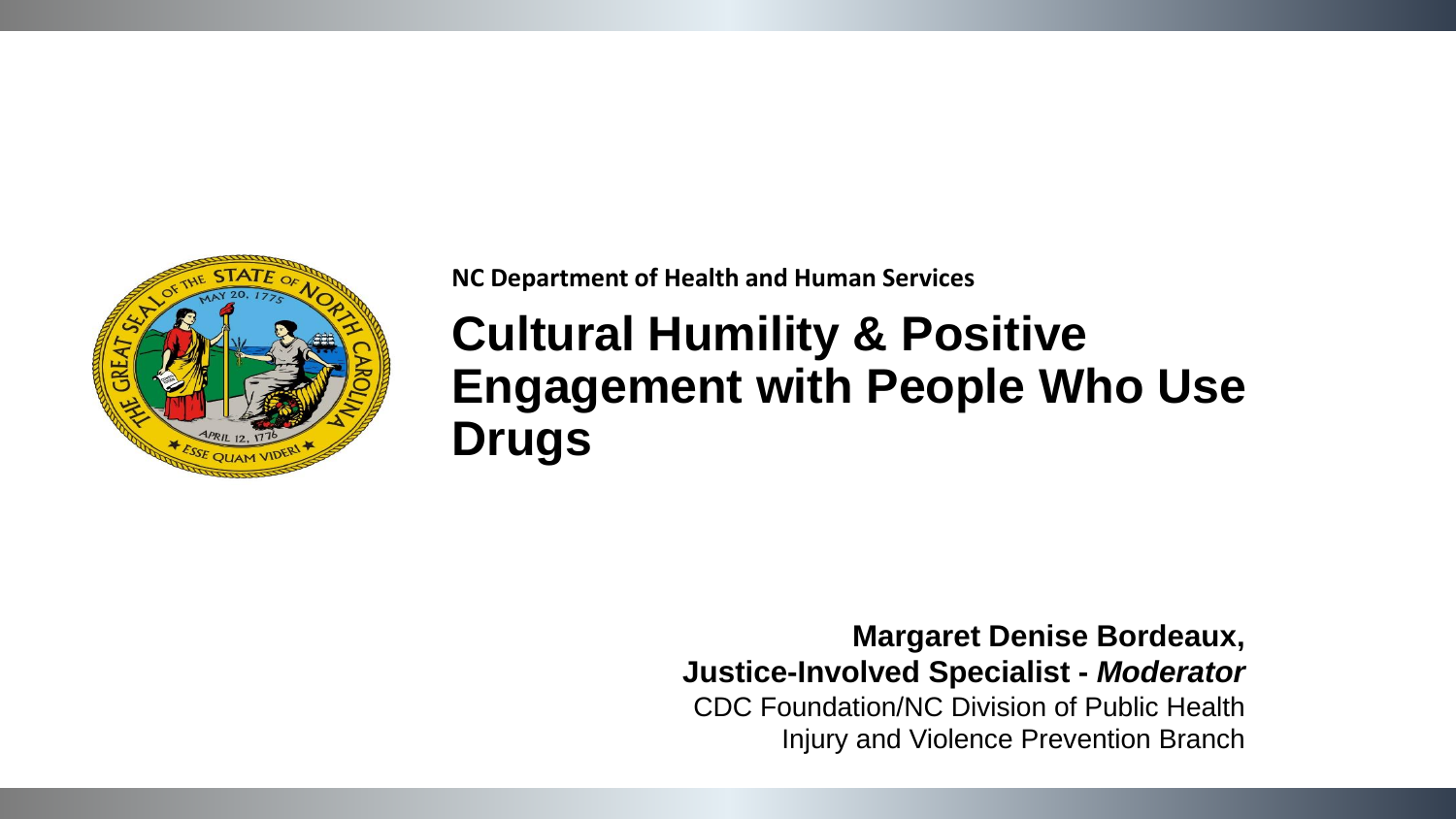# **Panelists**

- **Jesse Bennett**, *Harm Reduction Programs Manager*, NCHRC
- **Gina Musa**, *Linkage to Care Coordinator*, NCHRC
- **John Simmons**, *Integrated Recovery Support Specialist*, Appalachian District Health Department
- **Ashley Wurth**, *Integrated Recovery Support Specialist*, Appalachian District Health Department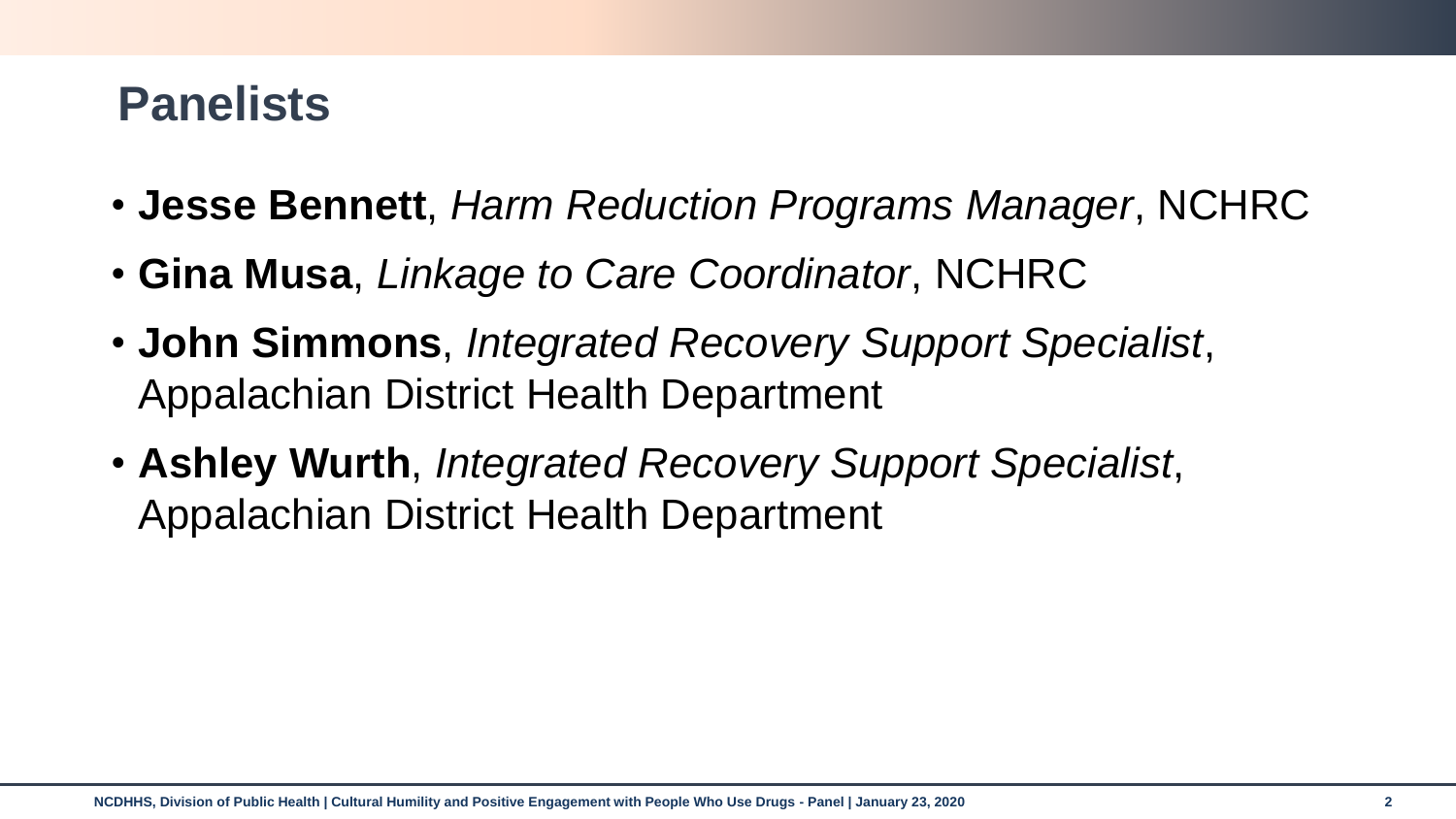**Tell us about a typical experience seeking healthcare as a person in active use (personal or based on participants'/patients' experiences).**

### **What does the lead-up to being in a clinical setting look like?**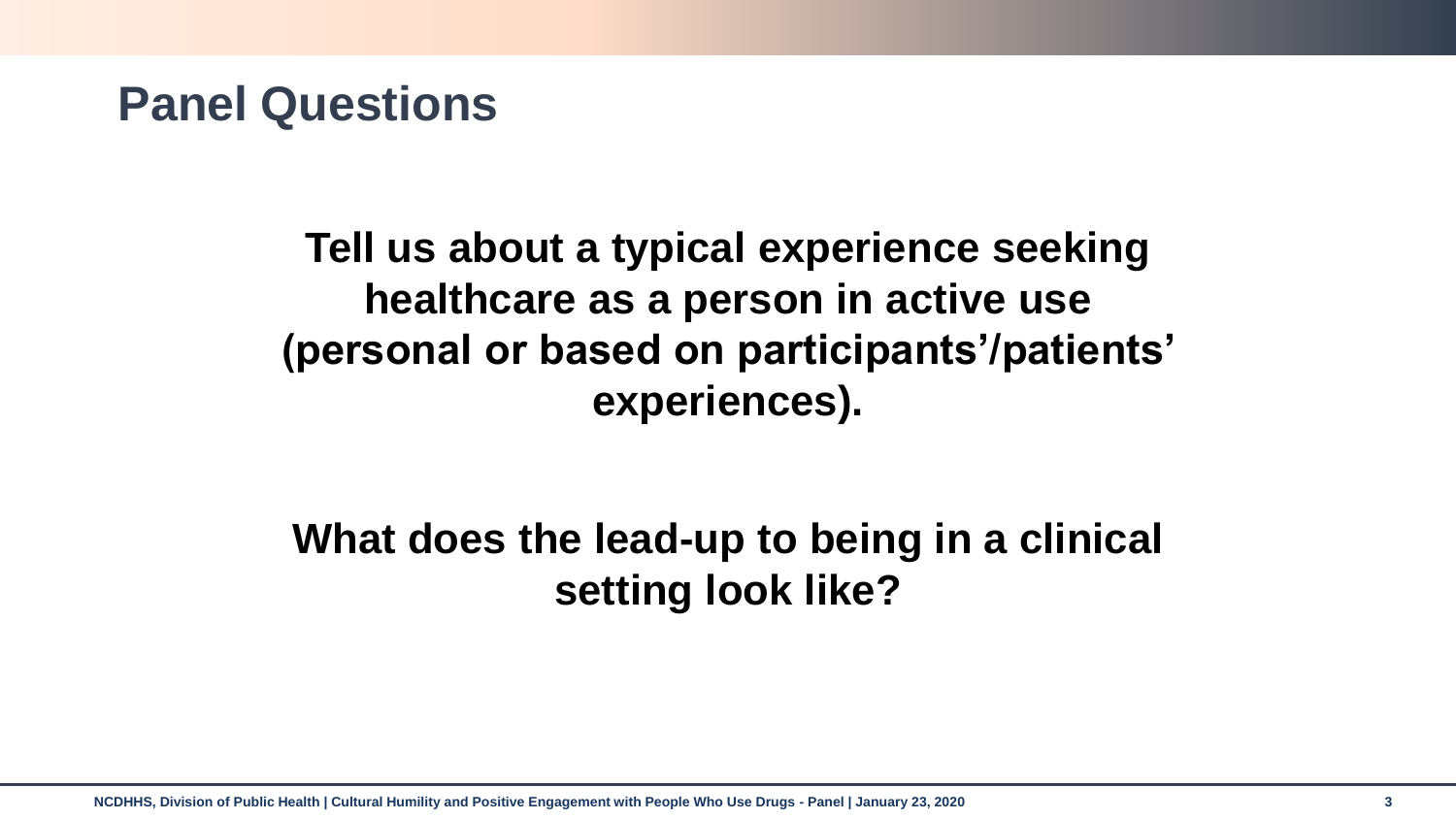**What are the steps and interactions that can "make or break" an experience with a healthcare provider for someone in active use?**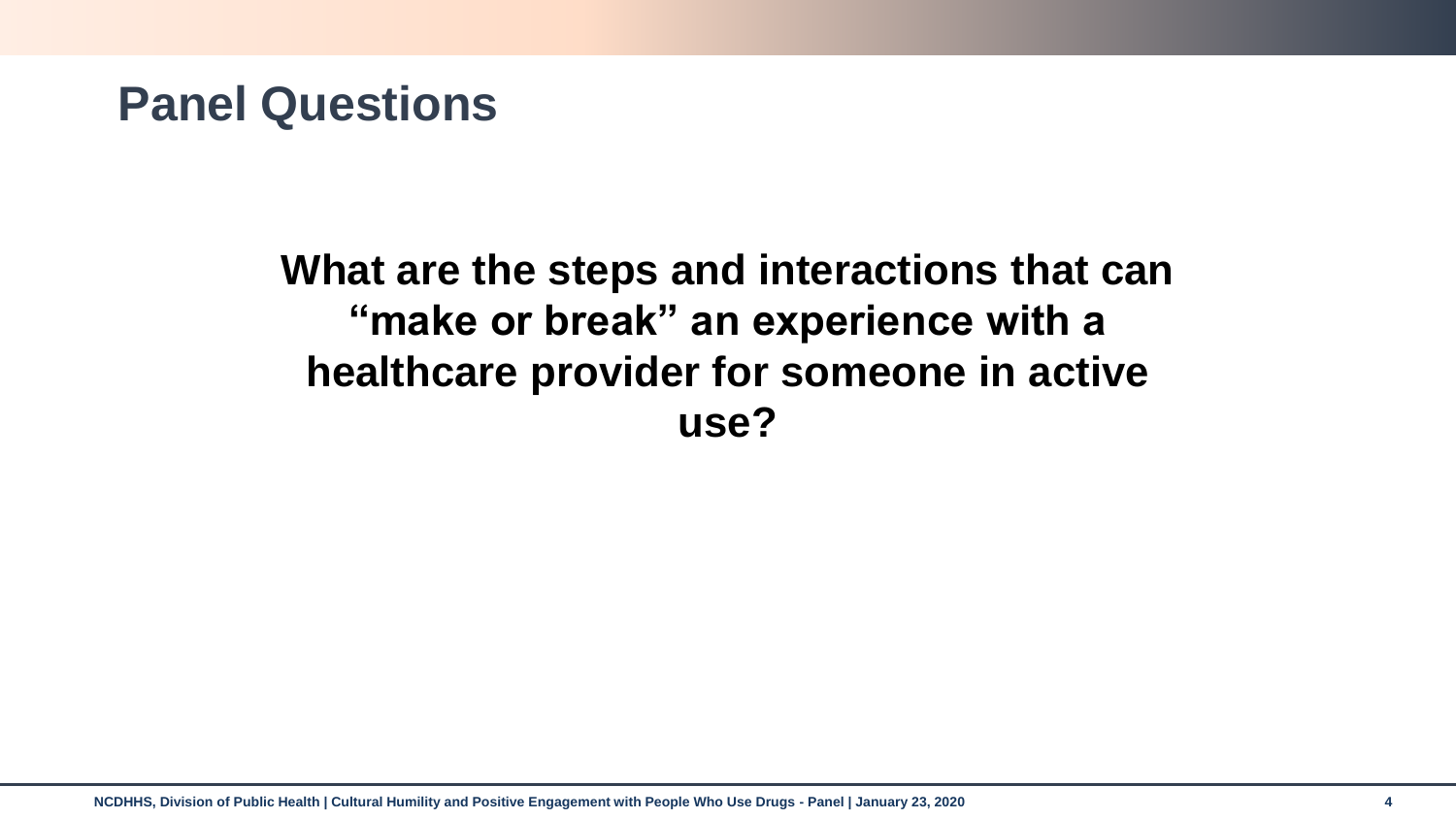**What are some of the promising strategies or efforts you see for engaging users and providers in drug user health?** 

# **How can we help empower drug users to advocate for themselves in healthcare settings?**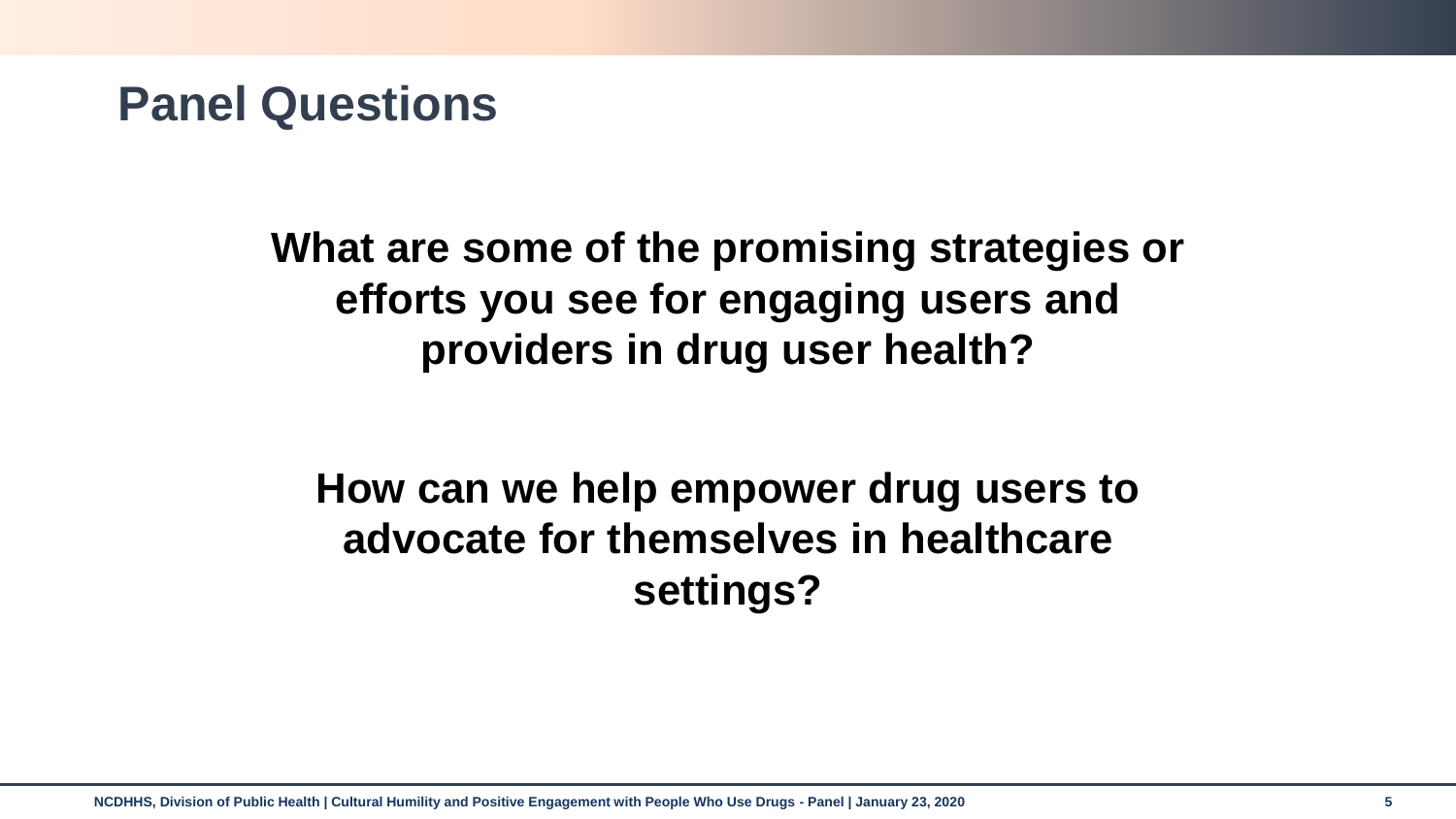**What first steps (or for those already involved in this work, further steps) can providers and healthcare organizations take towards incorporating or encouraging these strategies?** 

**If we're all back together for this conference next year, what updates would you hope to hear?**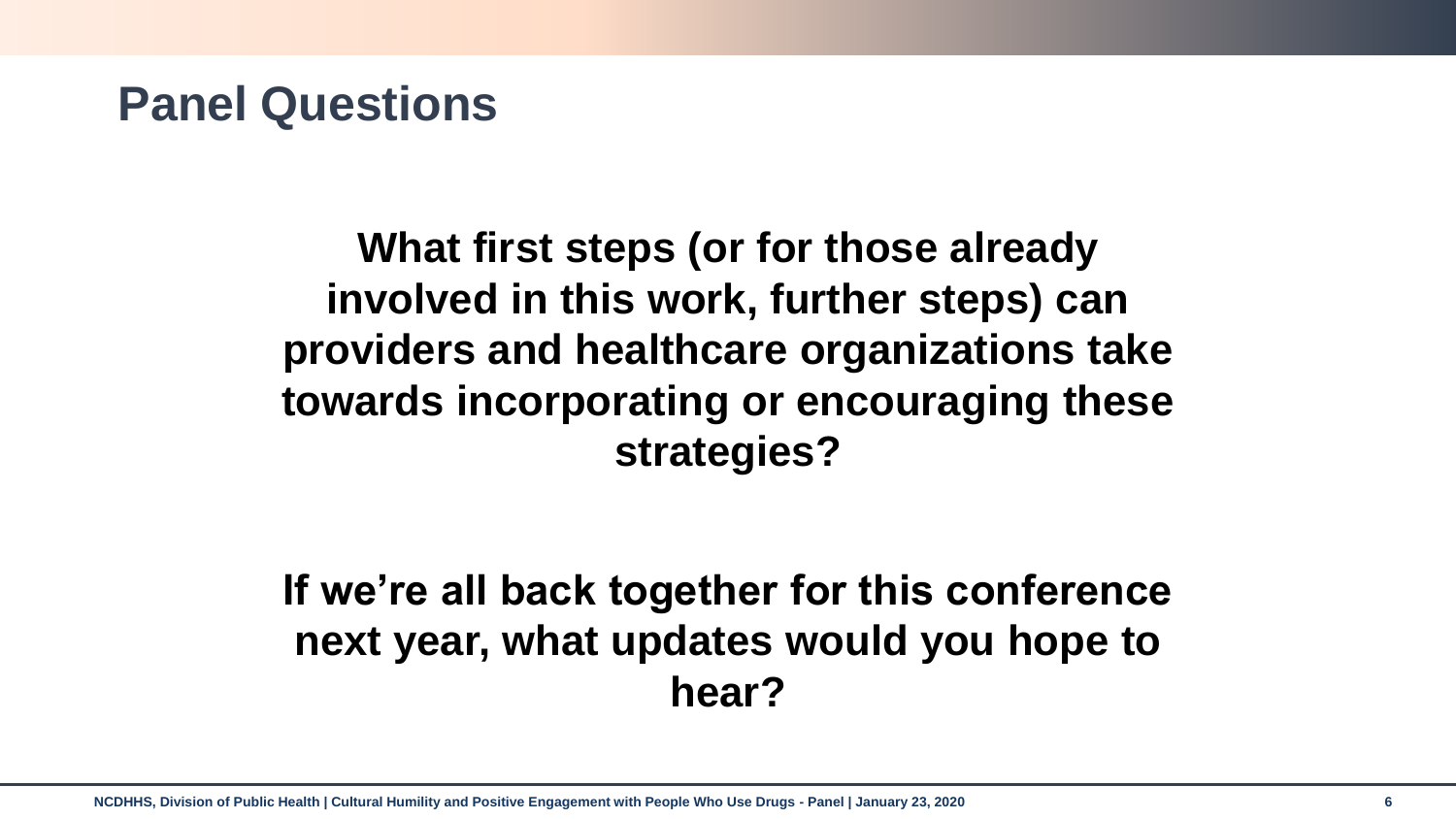### **Audience Q&A**